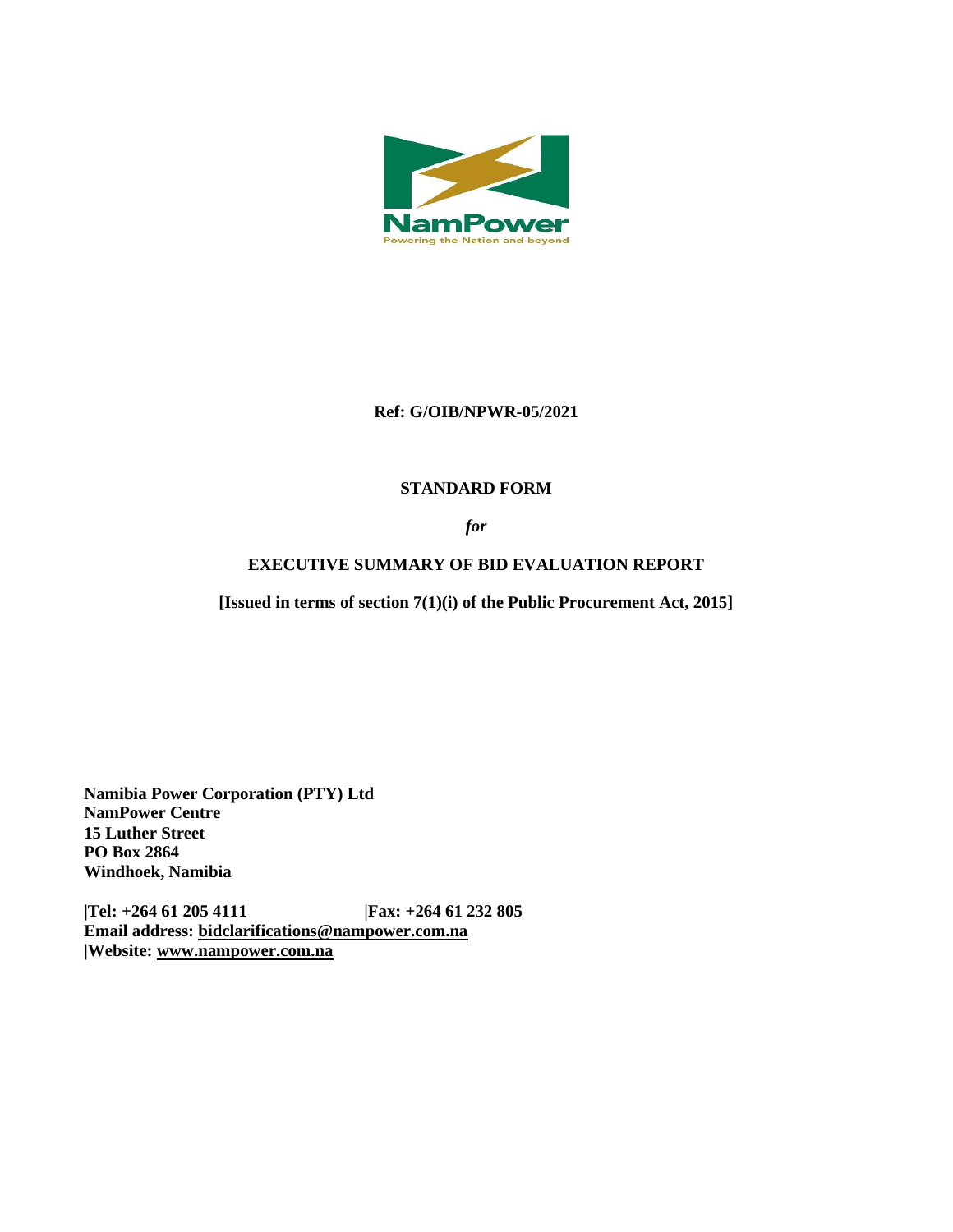#### **Executive Summary of Bid Evaluation Report**

#### **Project Title**

#### **Reference number of procurement: G/OIB/NPWR-05/2021**

- 1. **Scope of Contract:** Design, Manufacturing, Testing and Delivery of a 61 MVA, 220/6.65 kV YNd5 Power Transformer
- 2. **Procurement method used:** Open International Bidding
- 3. **Date of Invitation of Bids**: 22 January 2021
- 4. **Closing date for submission of bids:** 12 March 2021
- 5. **Date and place of opening of bids:** 12 March 2021, NamPower Convention Centre
- 6. **Number of bids received by closing date:** 7
- **7. Responsiveness of bids:**

| <b>Bidder's Name</b>        | <b>Pricing at Bid</b><br><b>Opening N\$</b> | <b>Responsive or</b><br>not<br>responsive | Reasons why bid is not responsive                                                                                                                                                                                                                                                                                                                               |  |
|-----------------------------|---------------------------------------------|-------------------------------------------|-----------------------------------------------------------------------------------------------------------------------------------------------------------------------------------------------------------------------------------------------------------------------------------------------------------------------------------------------------------------|--|
|                             |                                             | (Yes/No)                                  |                                                                                                                                                                                                                                                                                                                                                                 |  |
| <b>SGB-Smit Power Matla</b> | 14,483,600.00                               | N <sub>o</sub>                            | Failed to furnish their complete<br>$\bullet$<br>list of testing equipment and<br>facilities for the following tests:<br>Acoustic noise level measurement<br>Leak testing with pressure<br>$\bullet$<br>Infrared scanning.<br>$\bullet$                                                                                                                         |  |
| <b>Actom Energy Namibia</b> | 18,190,145.00                               | N <sub>o</sub>                            | Failed the technical evaluation<br>because they did not submit a<br>Quality Assurance plan document<br>and also did not submit test report<br>for the appropriate rating as was<br>indicated in the bidding<br>documents.                                                                                                                                       |  |
| <b>ZEST WEG Group</b>       | 20,110,396.78                               | N <sub>o</sub>                            | Presented deviations to the<br>$\bullet$<br>specifications, namely:<br>Transformer short circuit<br>current (primary and<br>secondary windings) and<br>impulse test voltage offered<br>were well below specified<br>values<br>Factory tests for temperature<br>rise and acoustic noise level<br>were not included in offer but<br>available at additional cost. |  |